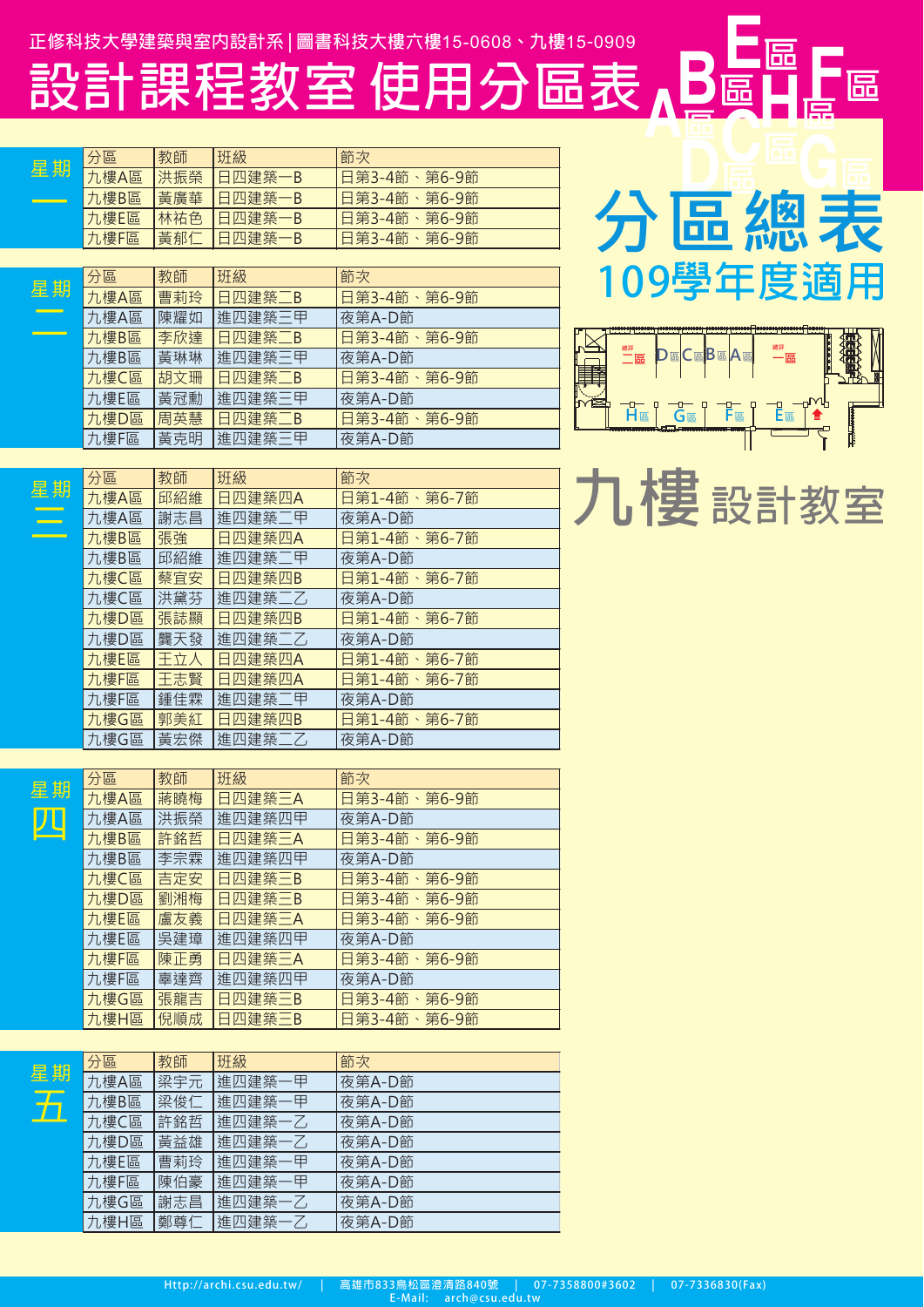正修科技大學建築與室内設計系 | 圖書科技大樓六樓15-0608、九樓15-0909

設計課程教室使用分區表。

|    | 分區   | 教師  | 班級     | 節次           |
|----|------|-----|--------|--------------|
| 星期 | 六樓A區 | 陳耀如 | 日四建築一A | 日第3-4節、第6-9節 |
|    | 六樓B區 | 梁嘉心 | 日四建築一A | 日第3-4節、第6-9節 |
|    | 六樓C區 | 顏杏砡 | 日四建築一C | 日第3-4節、第6-9節 |
|    | 六樓D區 | 梁舜斌 | 日四建築一C | 日第3-4節、第6-9節 |
|    | 六樓E區 | 黃韻珊 | 日四建築一A | 日第3-4節、第6-9節 |
|    | 六樓F區 | 楊嵐雅 | 日四建築一A | 日第3-4節、第6-9節 |
|    | 六樓G區 | 黃益雄 | 日四建築一C | 日第3-4節、第6-9節 |
|    | 六樓H區 | 葉耕柏 | 日四建築一C | 日第3-4節、第6-9節 |

|  | <sup>總評</sup> 區      |                | <b>DECEBEAE</b> | ■<br>三區    |  |
|--|----------------------|----------------|-----------------|------------|--|
|  | <b>H<sub>區</sub></b> | $\overline{G}$ | $F_{E}$         | <b>E</b> 區 |  |
|  |                      |                |                 |            |  |
|  |                      |                |                 |            |  |

分區總表

109學年度滴用

, E<br>匾 Ц,

Re

| 里期 | 分區   | 教師  | 班級         | 節次           |
|----|------|-----|------------|--------------|
|    | 六樓A區 |     | 梁宇元 日四建築二A | 旧第3-4節、第6-9節 |
|    | 六樓B區 | 楊傑焜 | 日四建築二A     | 日第3-4節、第6-9節 |
|    | 六樓C區 | 吳建璋 | 旧四建築二C     | 日第3-4節、第6-9節 |
|    | 六樓E區 | 張世杰 | 日四建築二A     | 日第3-4節、第6-9節 |
|    | 六樓F區 | 夏雯霖 | 日四建築二A     | 日第3-4節、第6-9節 |
|    | 六樓D區 | 謝仲凱 | 日四建築二C     | 日第3-4節、第6-9節 |
|    |      |     |            |              |

| 甘日<br>星               | 分區   | 教師  | 班級              | 節次                  |
|-----------------------|------|-----|-----------------|---------------------|
|                       | 、樓A區 | 梁俊仁 | 五專建築            | 、第6-7節<br>日第1-4節    |
| <u> - Constantino</u> | 六樓B區 | 王靖雅 | <b>「日五專建築二A</b> | 日第1-4節、第6-7節        |
|                       | 六樓F區 | 鍾佳霖 | 日五專建築.          | 第6-7節<br>-4節<br>日第1 |

| ੀਤੀ | 分區          | 教師  | 班級      | 節次               |
|-----|-------------|-----|---------|------------------|
| 湣   | 、樓A區        | 陳敬良 | 日五專建築三A | 日第3-4節、<br>第6-9節 |
|     | 六樓B區        | 陳伯豪 | 日五專建築三A | 日第3-4節、第6-9節     |
|     | <b>六樓F區</b> | 黃松守 | 日五專建築三A | 第6-9節<br>日第3-4節  |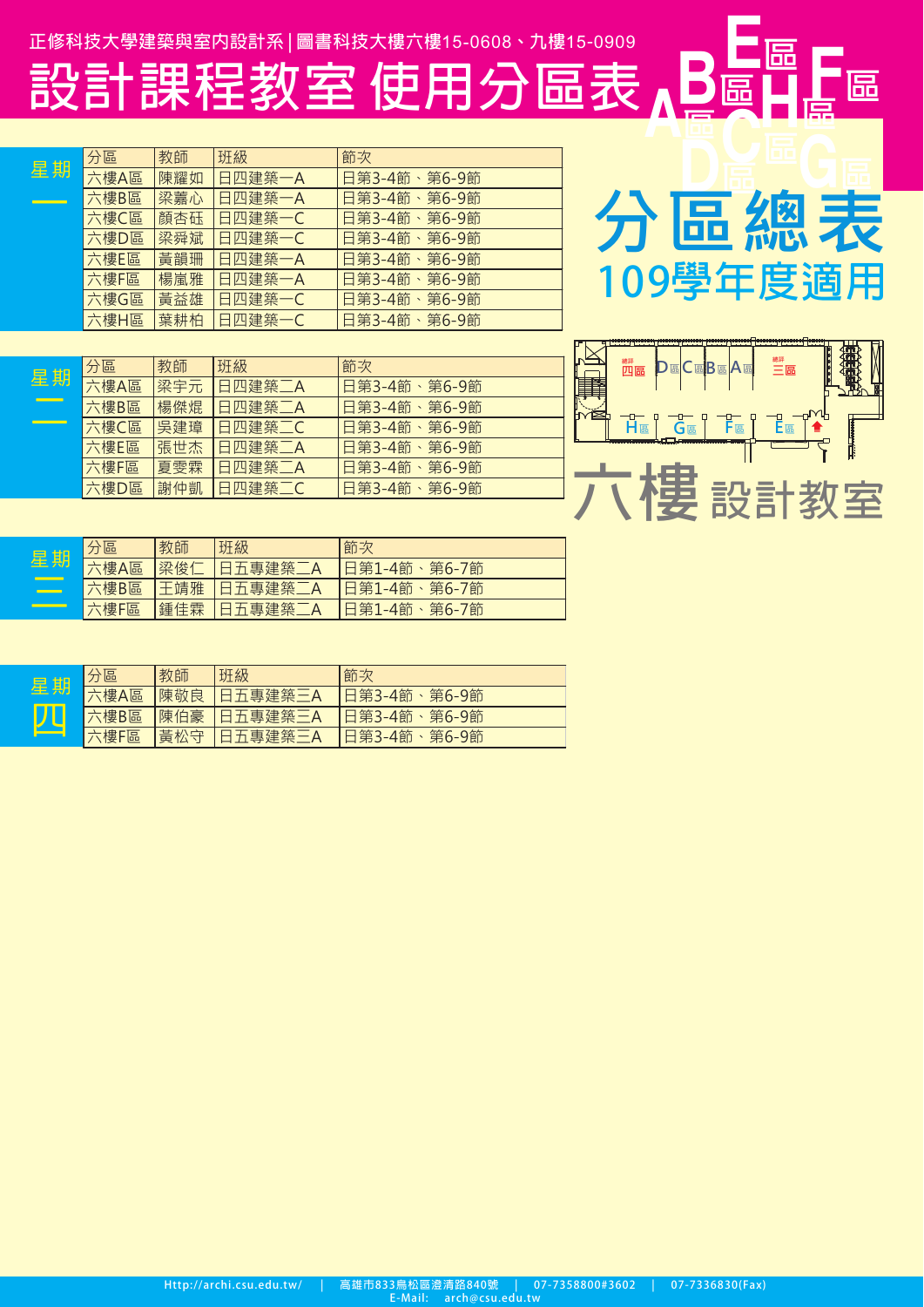

**A**<br> **A**<br>
日工九樓設計数室15-0909

| 日期  | 教師  | 班級     | 節次           |
|-----|-----|--------|--------------|
| 星期一 | 洪振榮 | 日四建築一B | 日第3-4節、第6-9節 |
| 星期二 | 曹莉玲 | 日四建築二B | 日第3-4節、第6-9節 |
| 星期二 | 陳耀如 | 進四建築三甲 | 夜第A-D節       |
| 星期三 | 邱紹維 | 日四建築四A | 日第1-4節、第6-7節 |
| 星期三 | 謝志昌 | 進四建築二甲 | 夜第A-D節       |
| 星期四 | 蔣曉梅 | 日四建築三A | 日第3-4節、第6-9節 |
| 星期四 | 洪振榮 | 進四建築四甲 | 夜第A-D節       |
| 星期五 | 梁宇元 | 進四建築一甲 | 夜第A-D節       |



**Http://archi.csu.edu.tw/ | 833 
840 | 07-7358800#3602 | 07-7336830(Fax)**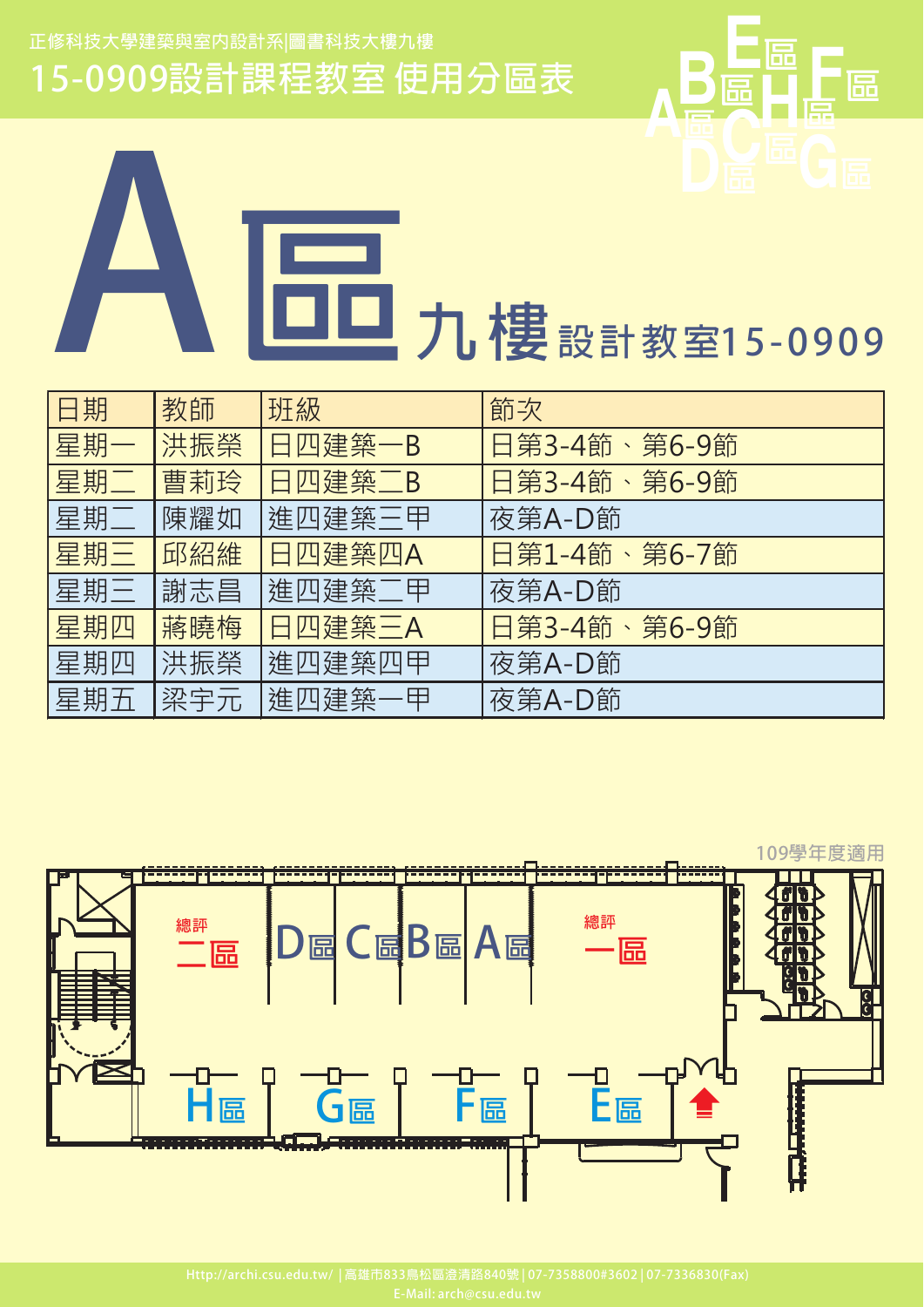

**B,' - 15 0909**

| 日期  | 教師  | 班級     | 節次           |
|-----|-----|--------|--------------|
| 星期一 | 黃廣華 | 日四建築一B | 日第3-4節、第6-9節 |
| 星期二 | 李欣達 | 日四建築二B | 日第3-4節、第6-9節 |
| 星期二 | 黃琳琳 | 進四建築三甲 | 夜第A-D節       |
| 星期三 | 張強  | 日四建築四A | 日第1-4節、第6-7節 |
| 星期三 | 邱紹維 | 進四建築二甲 | 夜第A-D節       |
| 星期四 | 許銘哲 | 日四建築三A | 日第3-4節、第6-9節 |
| 星期四 | 李宗霖 | 進四建築四甲 | 夜第A-D節       |
| 星期五 | 梁俊仁 | 進四建築一甲 | 夜第A-D節       |



**Http://archi.csu.edu.tw/ | 833 
840 | 07-7358800#3602 | 07-7336830(Fax)**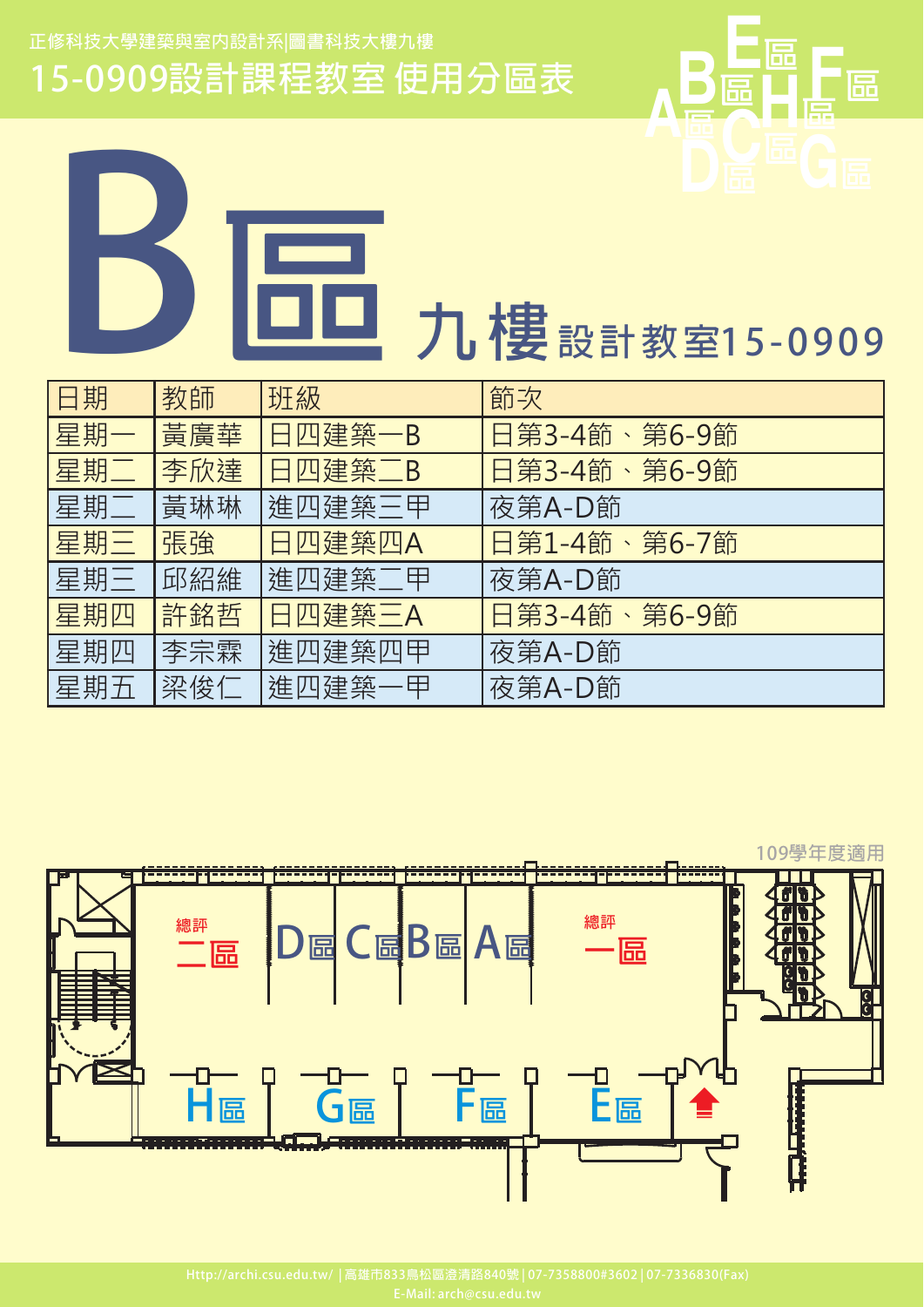

力 樓 設計教室15-0909

| 日期  | 教師  | 班級     | 節次           |
|-----|-----|--------|--------------|
| 星期] | 胡文珊 | 日四建築二B | 日第3-4節、第6-9節 |
| 星期三 | 蔡宜安 | 日四建築四B | 日第1-4節、第6-7節 |
| 星期三 | 洪黛芬 | 進四建築二乙 | 夜第A-D節       |
| 星期四 | 吉定安 | 日四建築三B | 日第3-4節、第6-9節 |
| 星期五 | 許銘哲 | 進四建築一乙 | 夜第A-D節       |

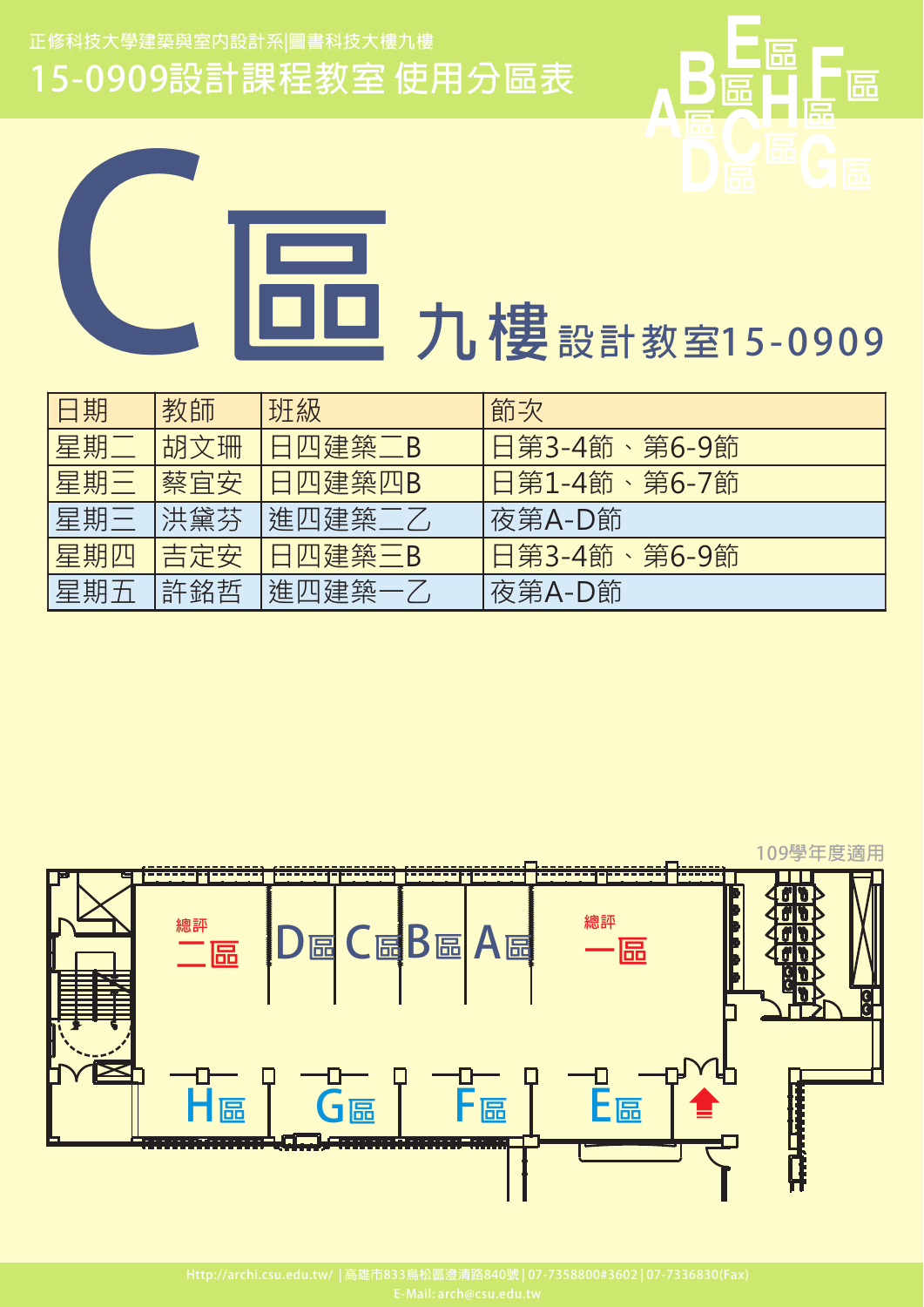

**D,' - 15 0909**

| 日期  | 教師  | 班級     | 節次           |
|-----|-----|--------|--------------|
| 星期  | 周英慧 | 日四建築二B | 日第3-4節、第6-9節 |
| 星期三 | 張誌顯 | 日四建築四B | 日第1-4節、第6-7節 |
| 星期三 | 龔天發 | 進四建築二乙 | 夜第A-D節       |
| 星期四 | 劉湘梅 | 日四建築三B | 日第3-4節、第6-9節 |
| 星期五 | 黃益雄 | 進四建築一乙 | 夜第A-D節       |

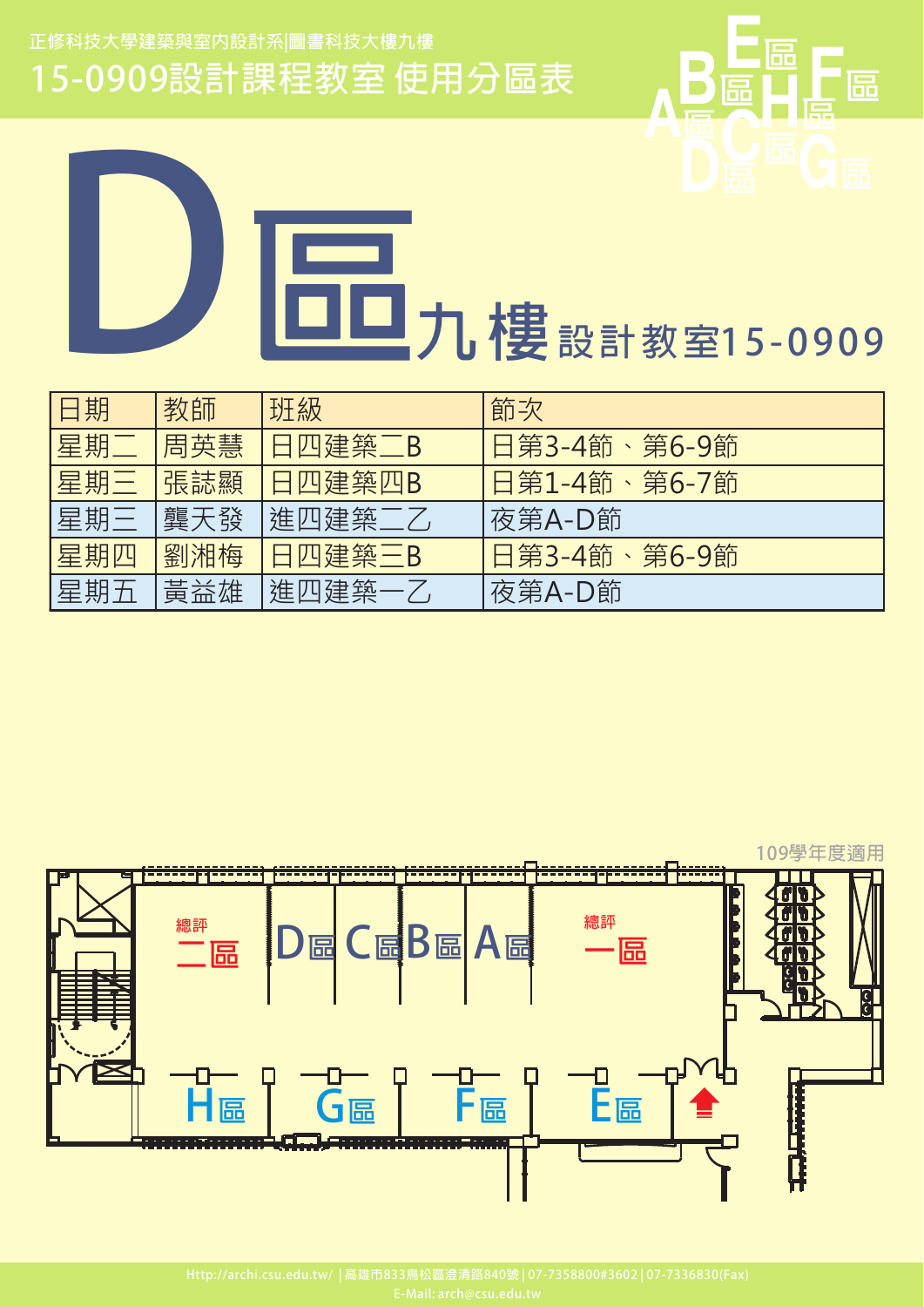



| 口册  | 敘剛  | 功政            | 即火           |
|-----|-----|---------------|--------------|
| 星期一 | 林祐色 | 日四建築一B        | 日第3-4節、第6-9節 |
| 星期] | 黃冠勳 | 進四建築三甲        | 夜第A-D節       |
| 星期三 | 王立人 | 日四建築四A        | 日第1-4節、第6-7節 |
| 星期四 | 盧友義 | <b>日四建築三A</b> | 日第3-4節、第6-9節 |
| 星期四 | 吳建璋 | 進四建築四甲        | 夜第A-D節       |
| 星期五 | 曹莉玲 | 進四建築一甲        | 夜第A-D節       |
|     |     |               |              |

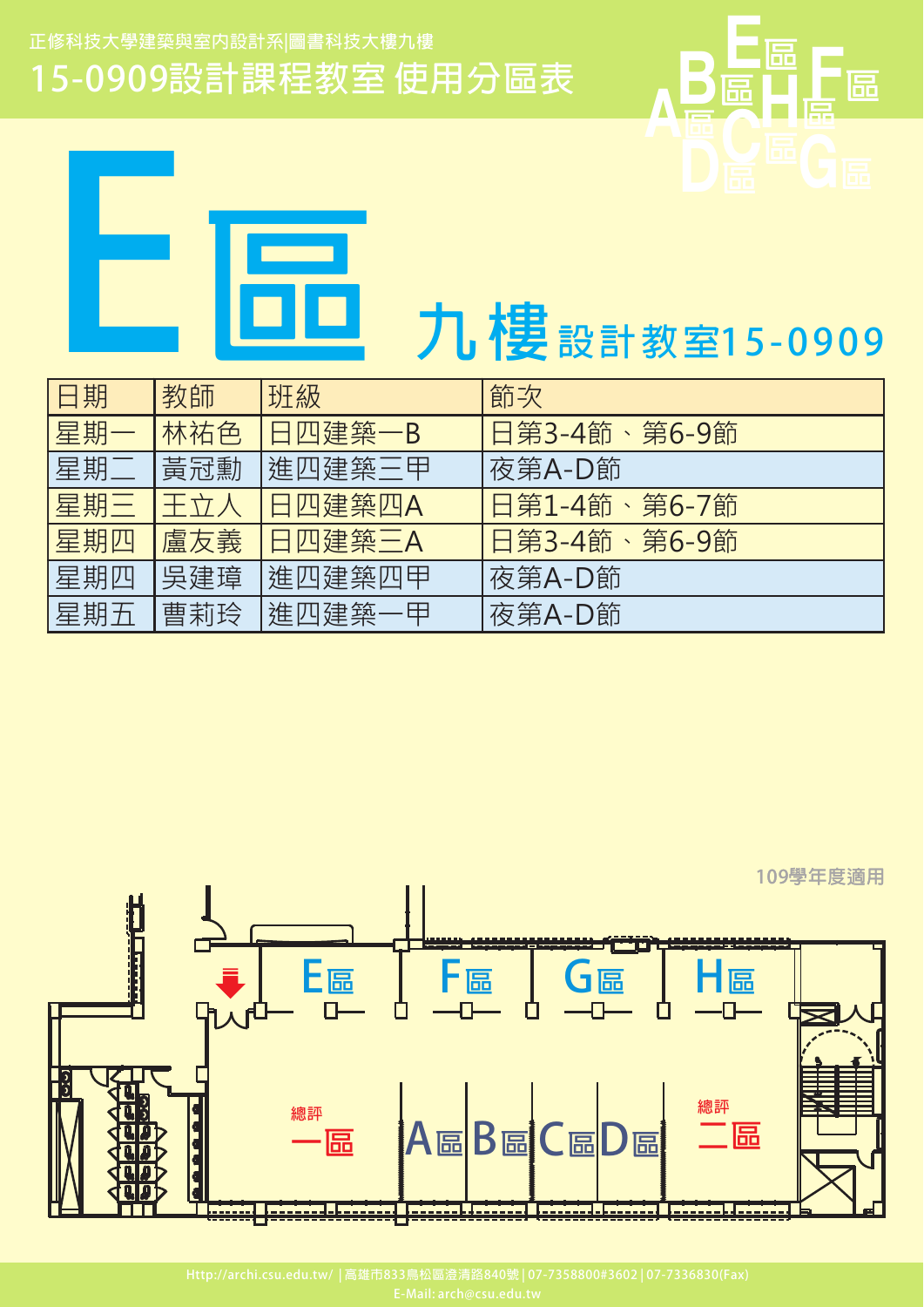

愠

區

| 日期  | 教師  | 班級            | 節次           |
|-----|-----|---------------|--------------|
| 星期一 | 黃郁仁 | 日四建築一B        | 日第3-4節、第6-9節 |
| 星期二 | 黃克明 | 進四建築三甲        | 夜第A-D節       |
| 星期三 | 王志賢 | <b>旧四建築四A</b> | 日第1-4節、第6-7節 |
| 星期三 | 鍾佳霖 | 進四建築二甲        | 夜第A-D節       |
| 星期四 | 陳正勇 | 日四建築三A        | 日第3-4節、第6-9節 |
| 星期四 | 辜達齊 | 進四建築四甲        | 夜第A-D節       |
| 星期五 | 陳伯豪 | 進四建築一甲        | 夜第A-D節       |

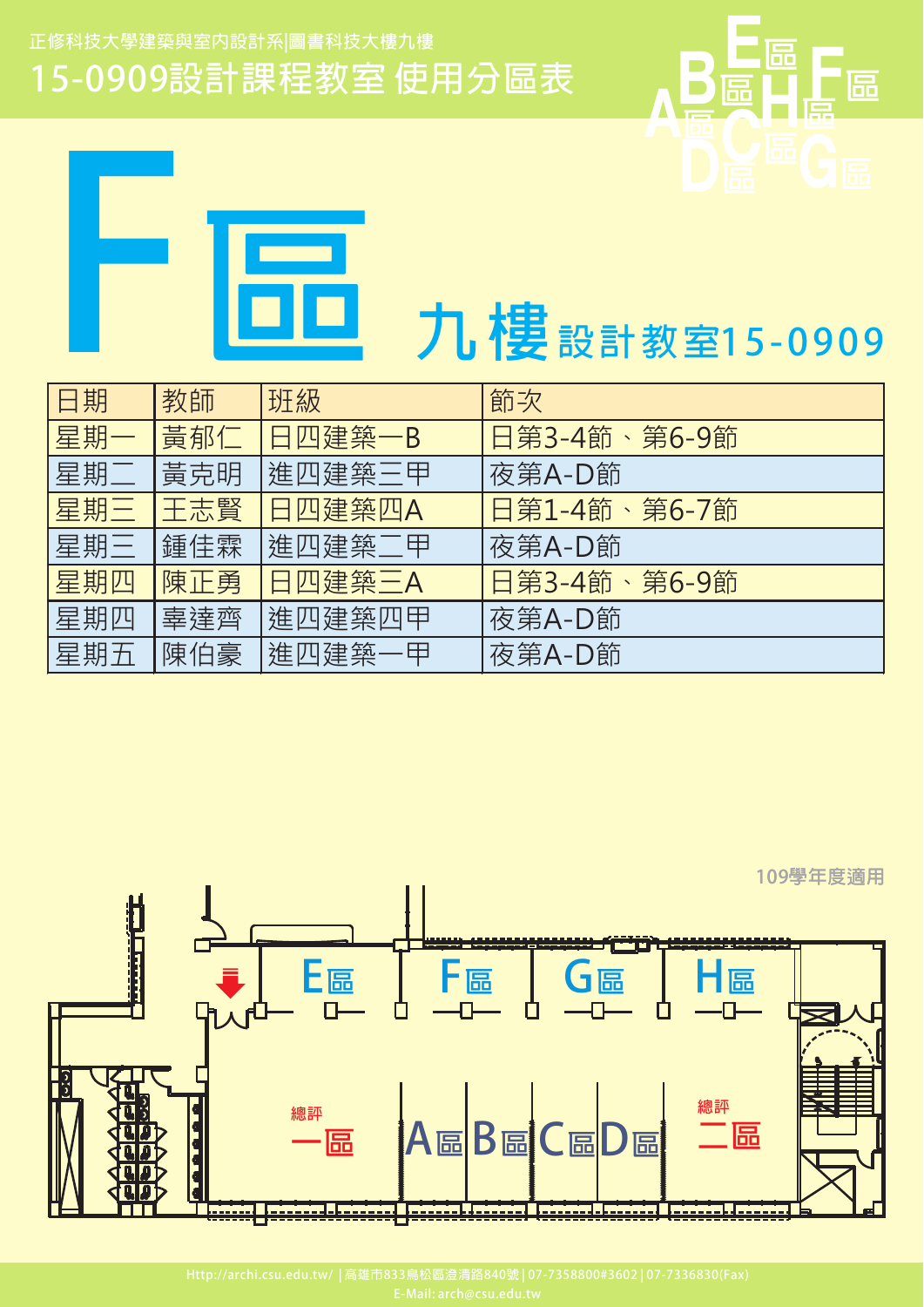**B**   $\overline{\mathbf{D}}$   $\overline{\mathbf{E}}$   $\overline{\mathbf{D}}$   $\overline{\mathbf{E}}$   $\overline{\mathbf{D}}$   $\overline{\mathbf{E}}$ **<sup>E</sup> <sup>F</sup>**   $\mathbf{A}$ 

**CONSTRESS APPLIES** 

| 日期  | 教師  | 班級      | 節次           |
|-----|-----|---------|--------------|
| 星期三 | 郭美紅 | 1日四建築四B | 日第1-4節、第6-7節 |
| 星期三 | 黃宏傑 | 進四建築二乙  | 夜第A-D節       |
| 星期四 | 張龍吉 | 1日四建築三B | 旧第3-4節、第6-9節 |
| 星期五 | 謝志昌 | 進四建築一乙  | 夜第A-D節       |

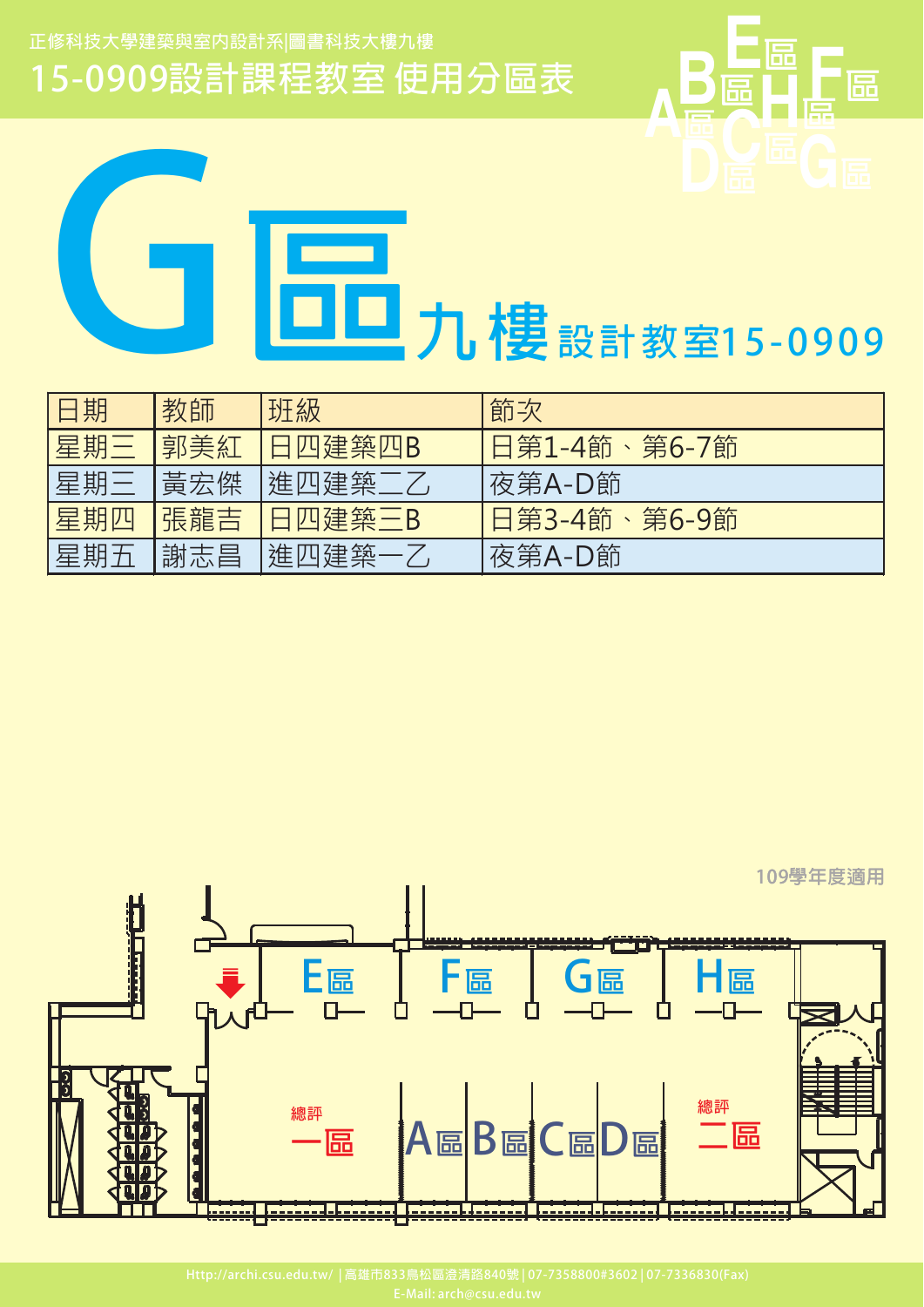



| 日期  | 教師  | 班級     | 節次           |
|-----|-----|--------|--------------|
| 星期四 | 倪順成 | 日四建築三B | 日第3-4節、第6-9節 |
| 星期五 | 鄭尊仁 | 進四建築一  | 夜第A-D節       |

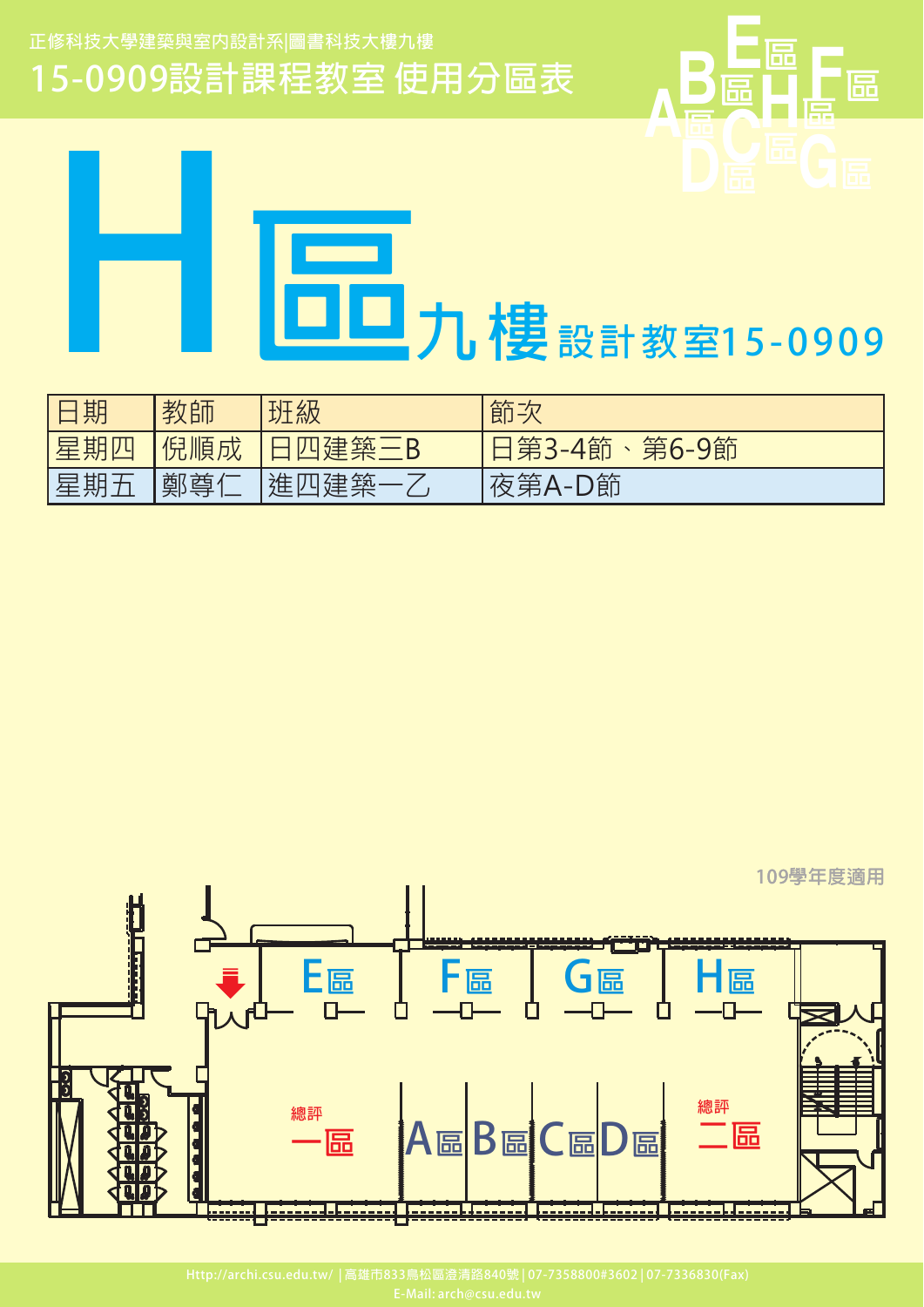15-0608設計課程教室使用分區表



| 旧用期 | 教師  | 班級      | 節次           |
|-----|-----|---------|--------------|
| 星期一 | 陳耀如 | 日四建築一A  | 日第3-4節、第6-9節 |
| 星期  | 梁宇元 | 日四建築二A  | 日第3-4節、第6-9節 |
| 星期三 | 梁俊仁 | 日五專建築二A | 日第1-4節、第6-7節 |
| 星期四 | 陳敬良 | 日五專建築三A | 日第3-4節、第6-9節 |

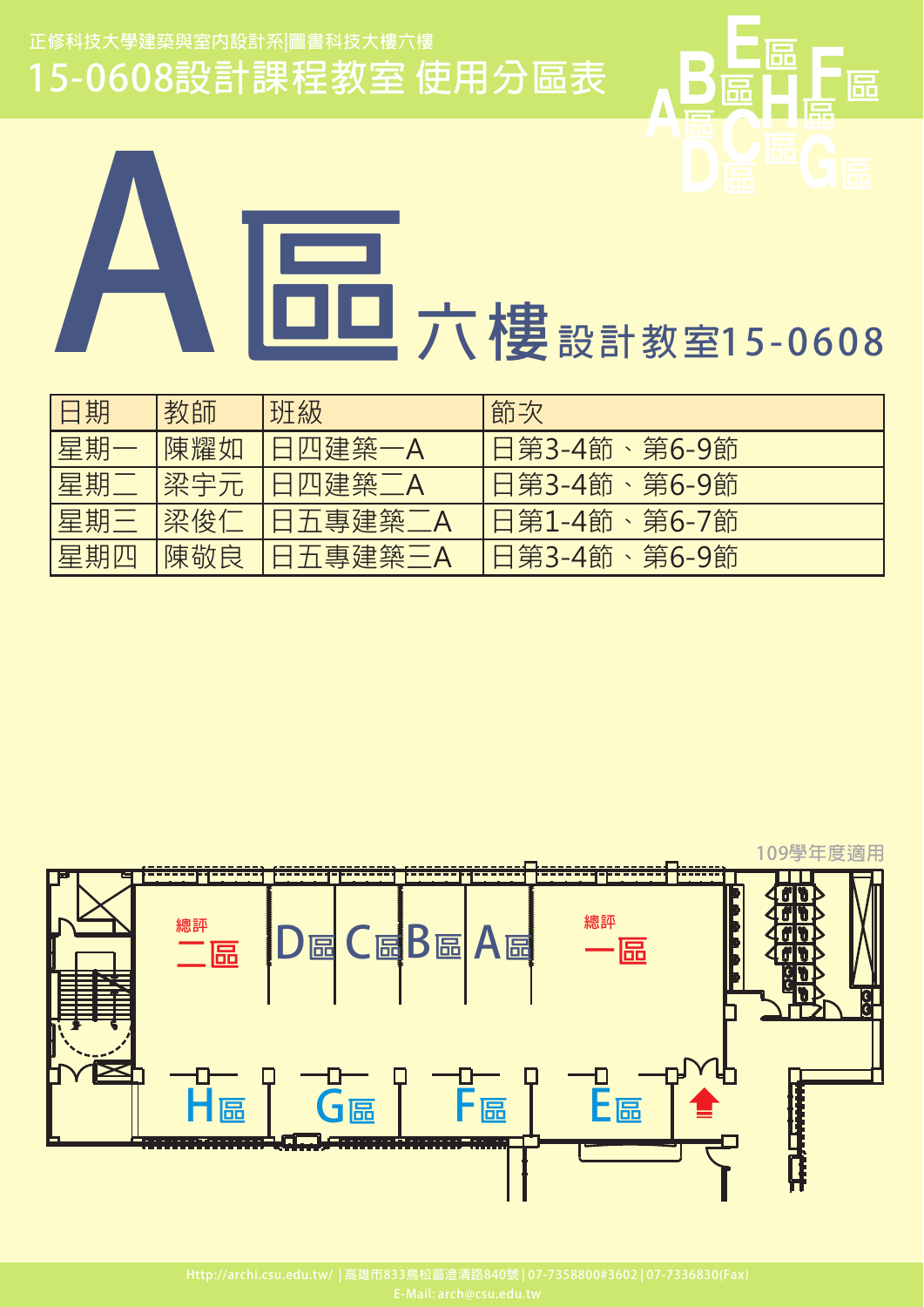15-0608設計課程教室使用分區表



**B** 

**<sup>E</sup> <sup>F</sup>** 

| 日期  | 教師  | 班級      | 節次           |
|-----|-----|---------|--------------|
| 星期一 | 梁藞心 | 日四建築一A  | 日第3-4節、第6-9節 |
| 星期二 | 楊傑焜 | 日四建築二A  | 日第3-4節、第6-9節 |
| 星期三 | 干靖雅 | 日五專建築二A | 日第1-4節、第6-7節 |
| 星期四 | 陳伯豪 | 日五專建築三A | 日第3-4節、第6-9節 |

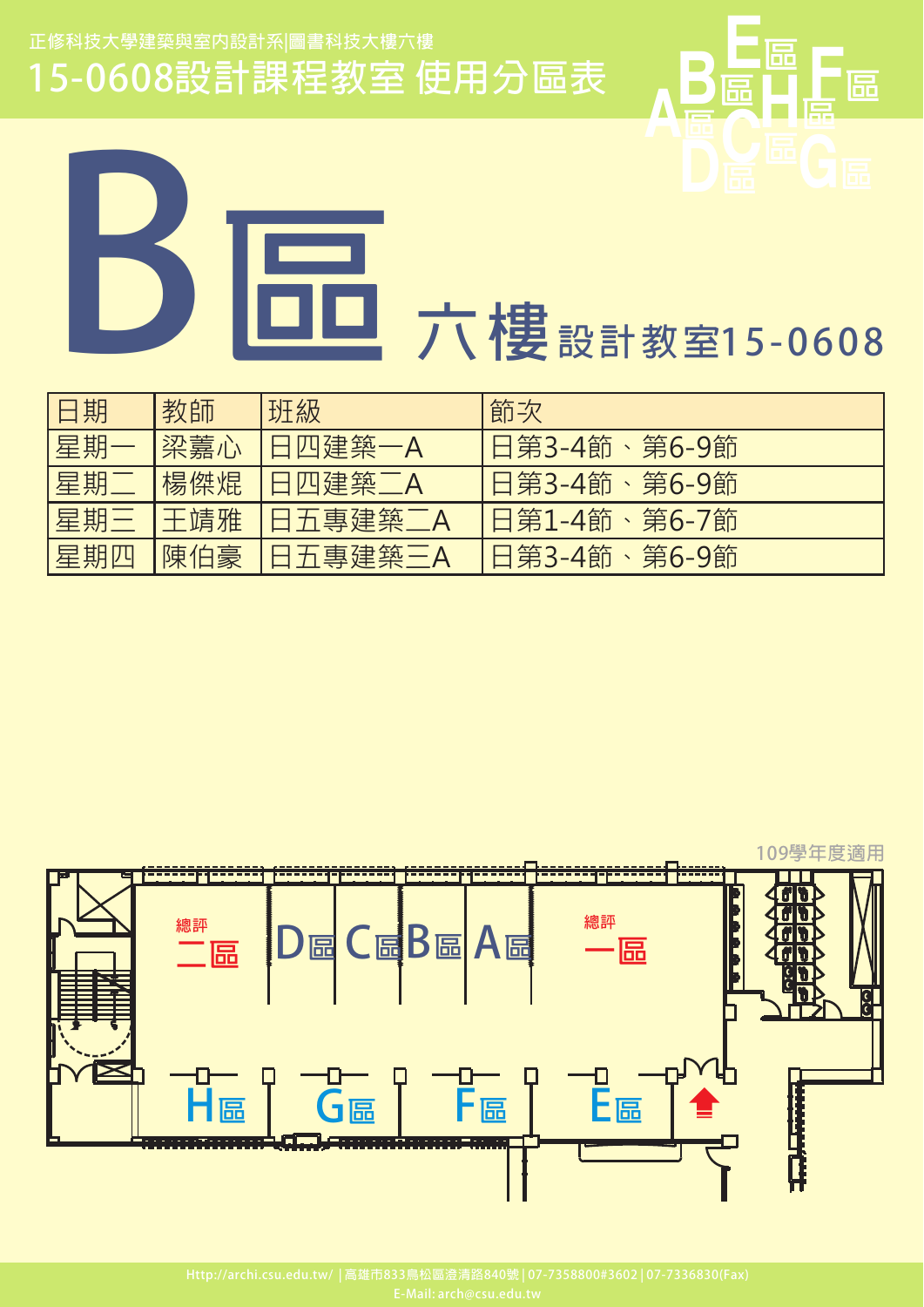15-0608設計課程教室使用分區表



匠

冨

| 日期 | 教師  | 班級     | 節次           |
|----|-----|--------|--------------|
| 星期 | 顏杏砡 | 日四建築一C | 日第3-4節、第6-9節 |
| 星期 | 吳建璋 | 日四建築二C | 日第3-4節、第6-9節 |

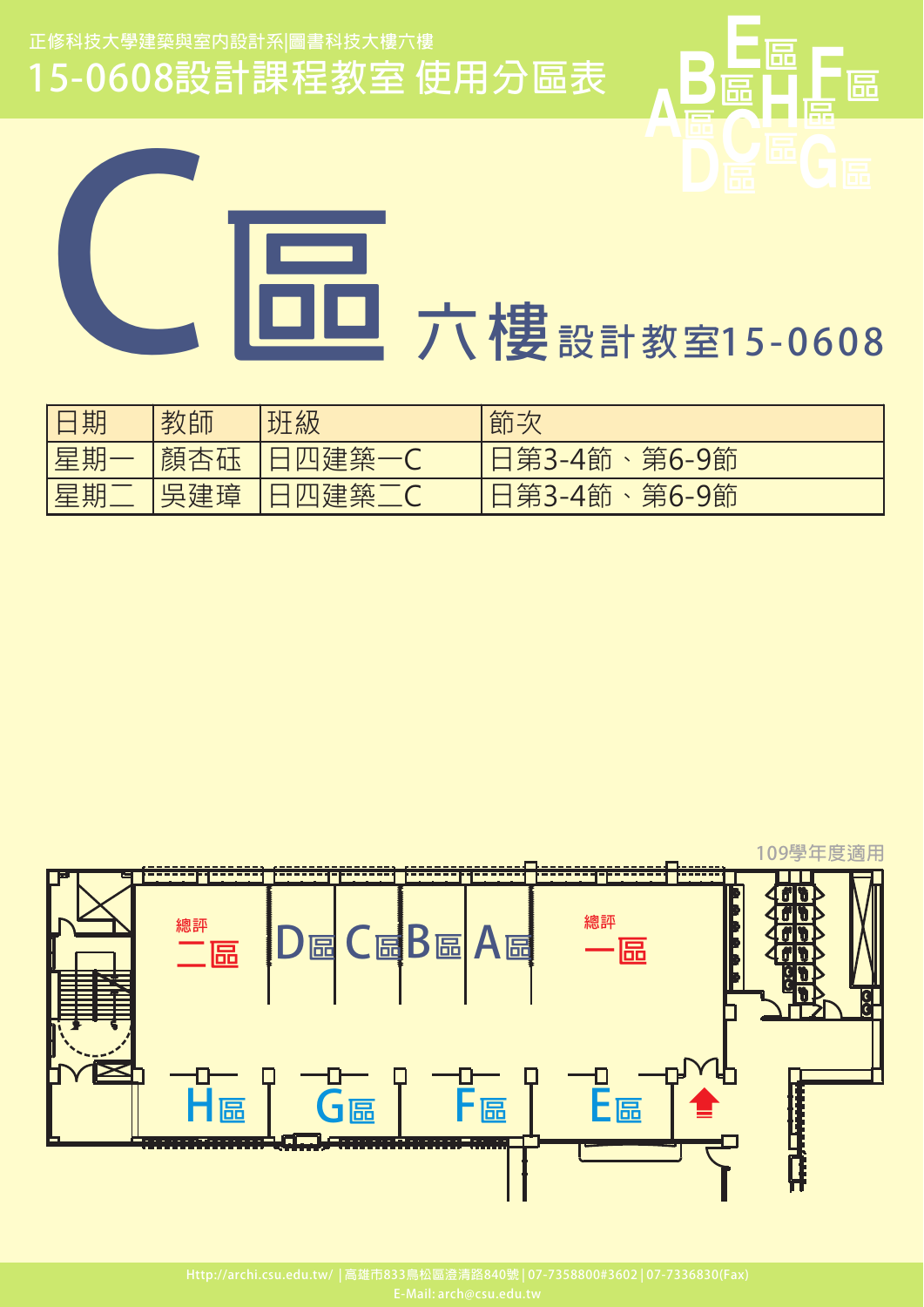15-0608設計課程教室使用分區表



| 日期 | 教師  | 班級                 | 節次           |
|----|-----|--------------------|--------------|
| 星期 | 梁舜斌 | 建築一                | 日第3-4節、第6-9節 |
| 星期 | 謝仲凱 | 建築一(<br>$\sqrt{U}$ | 日第3-4節、第6-9節 |

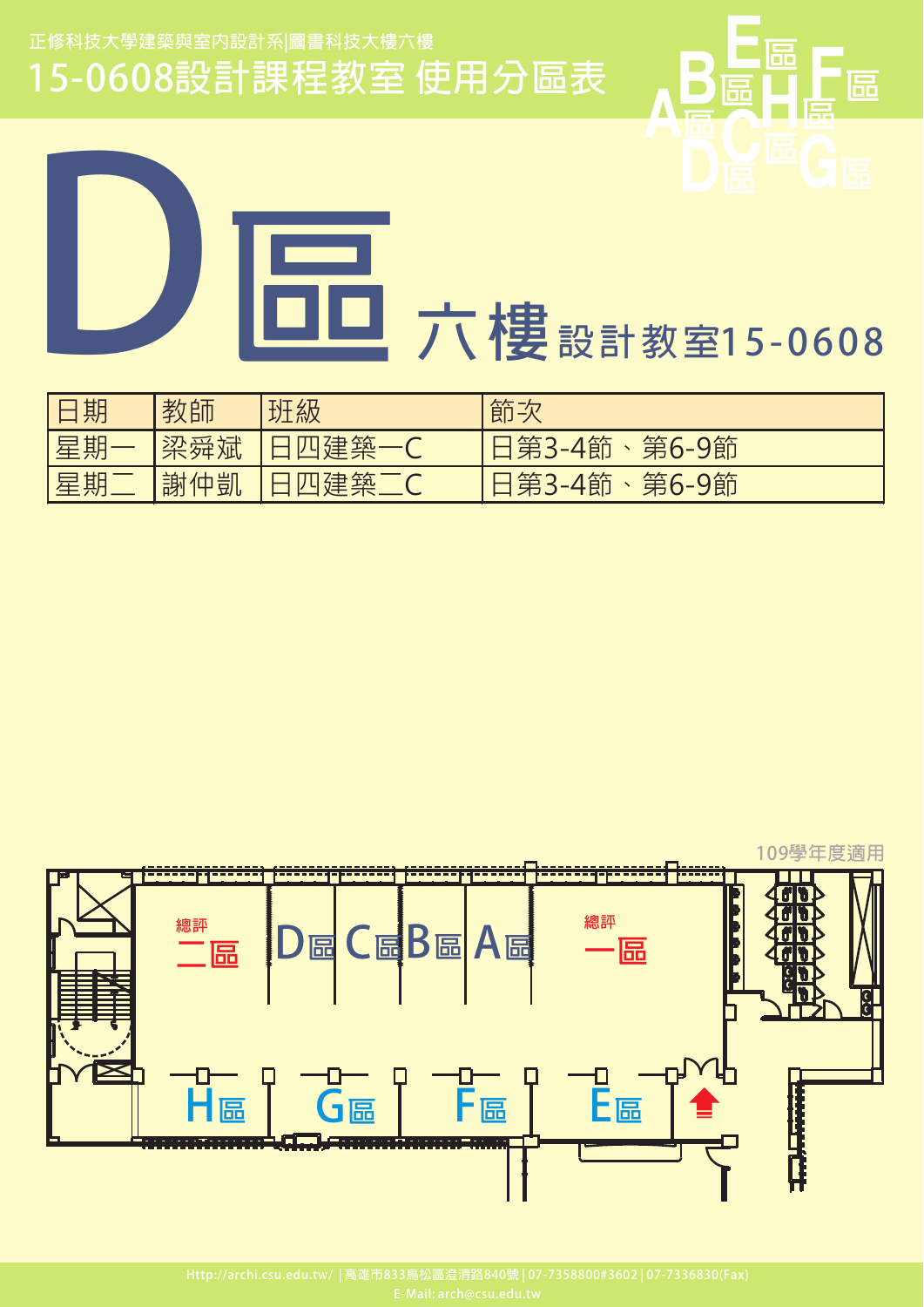15-0608設計課程教室使用分區表





| 旧期  | 教師   | 班級          | 節次           |
|-----|------|-------------|--------------|
| 星期  | 楊嵐雅  | □四建築一^      | 日第3-4節、第6-9節 |
| ┃星期 | '張世. | <u>、建筑了</u> | 日第3-4節、第6-9節 |

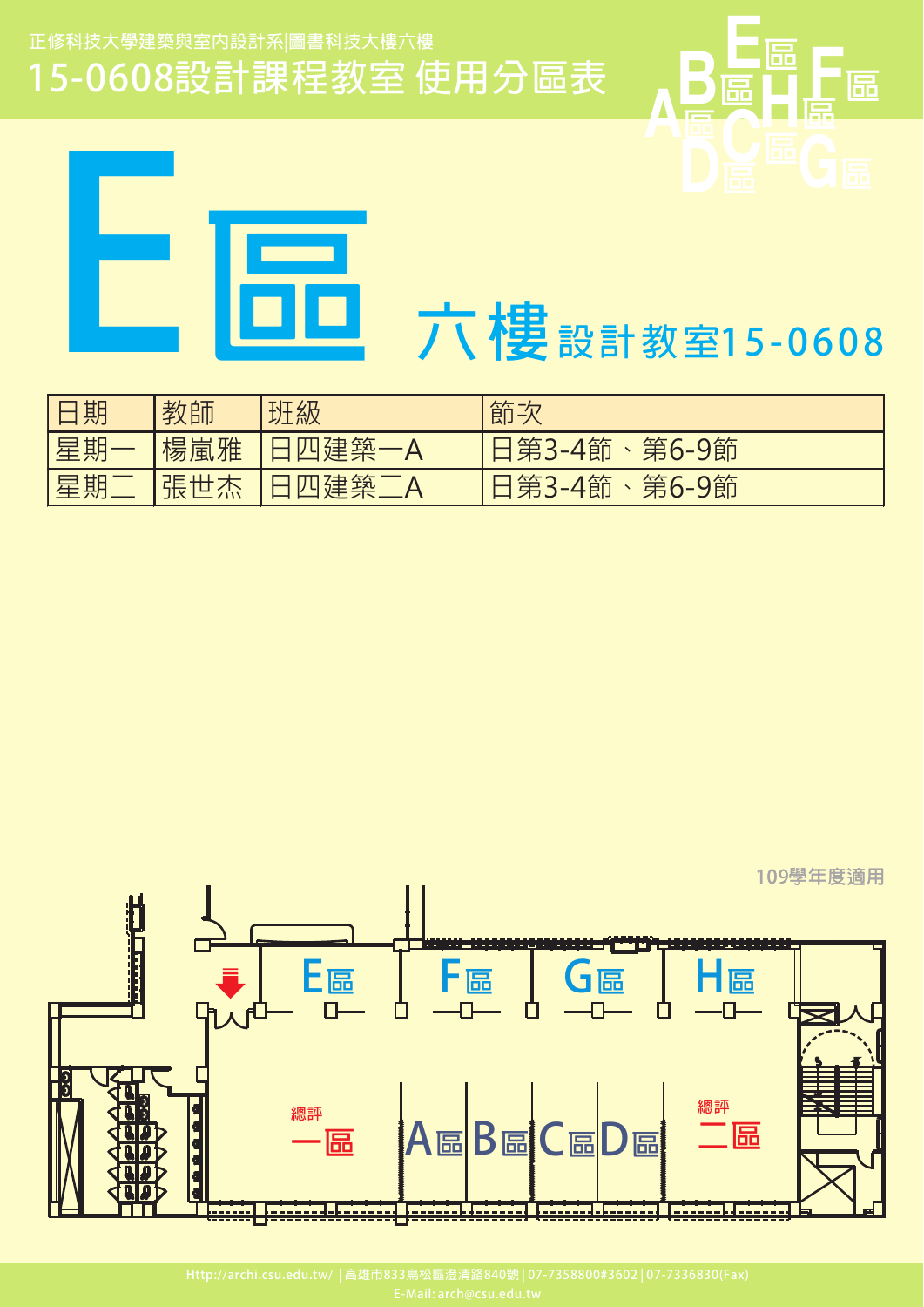15-0608設計課程教室使用分區表



愠

匾

| 日期  | 教師  | 班級      | 節次           |
|-----|-----|---------|--------------|
| 星期一 | 黃韻珊 | 日四建築一A  | 日第3-4節、第6-9節 |
| 星期二 | 夏雯霖 | 日四建築二A  | 日第3-4節、第6-9節 |
| 星期三 | 鍾佳霖 | 日五專建築二A | 日第1-4節、第6-7節 |
| 星期四 | 黃松守 | 日五專建築三A | 日第3-4節、第6-9節 |

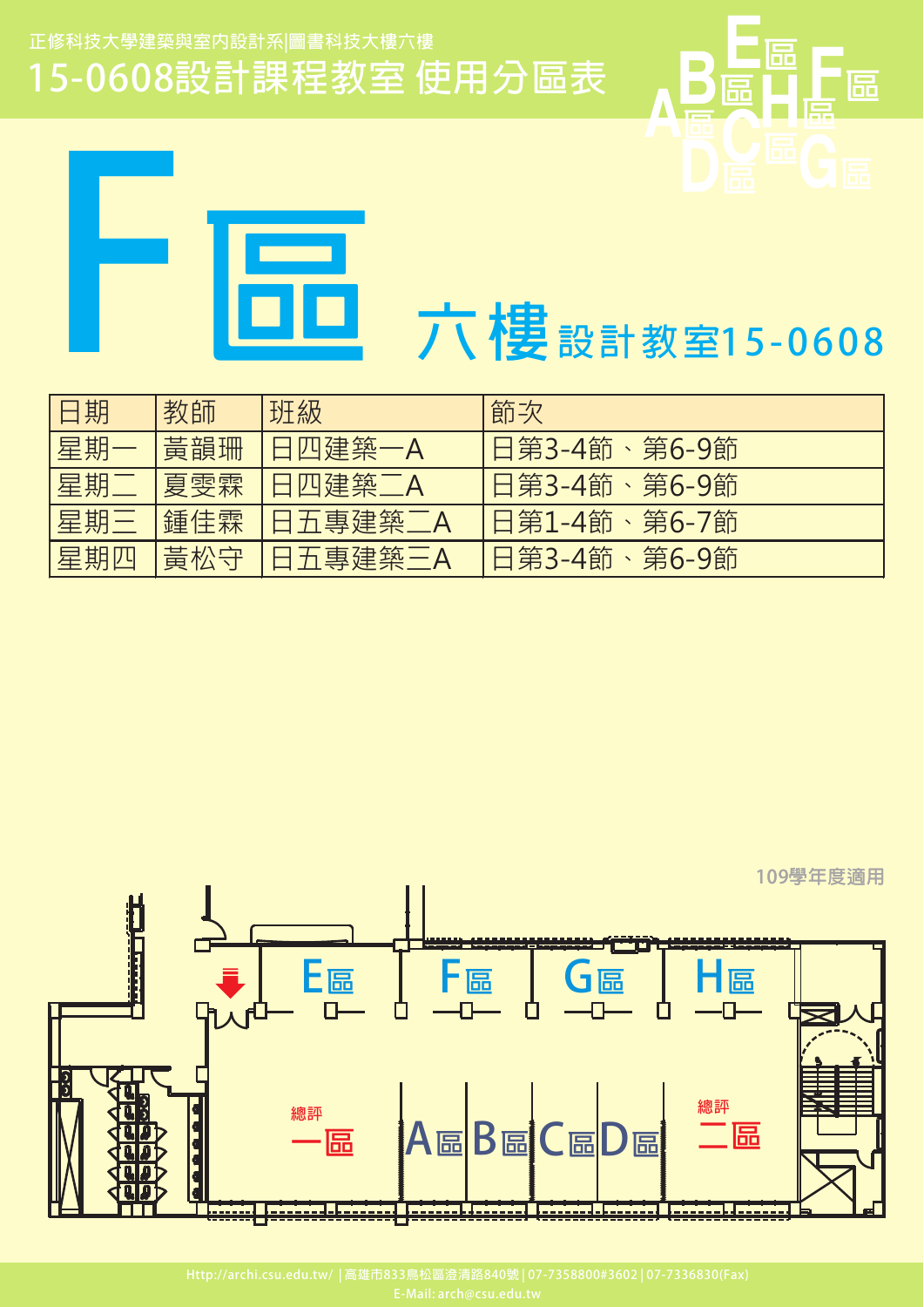

| 期 | 老<br>.帥<br>丁人 | 班級 | んた<br>——<br>——<br>即<br>$ \lambda$          |
|---|---------------|----|--------------------------------------------|
| 期 | 圧<br>公土<br>m  | 工丸 | 9節<br>トケア<br>}-4節<br>$\mp$<br>$\checkmark$ |